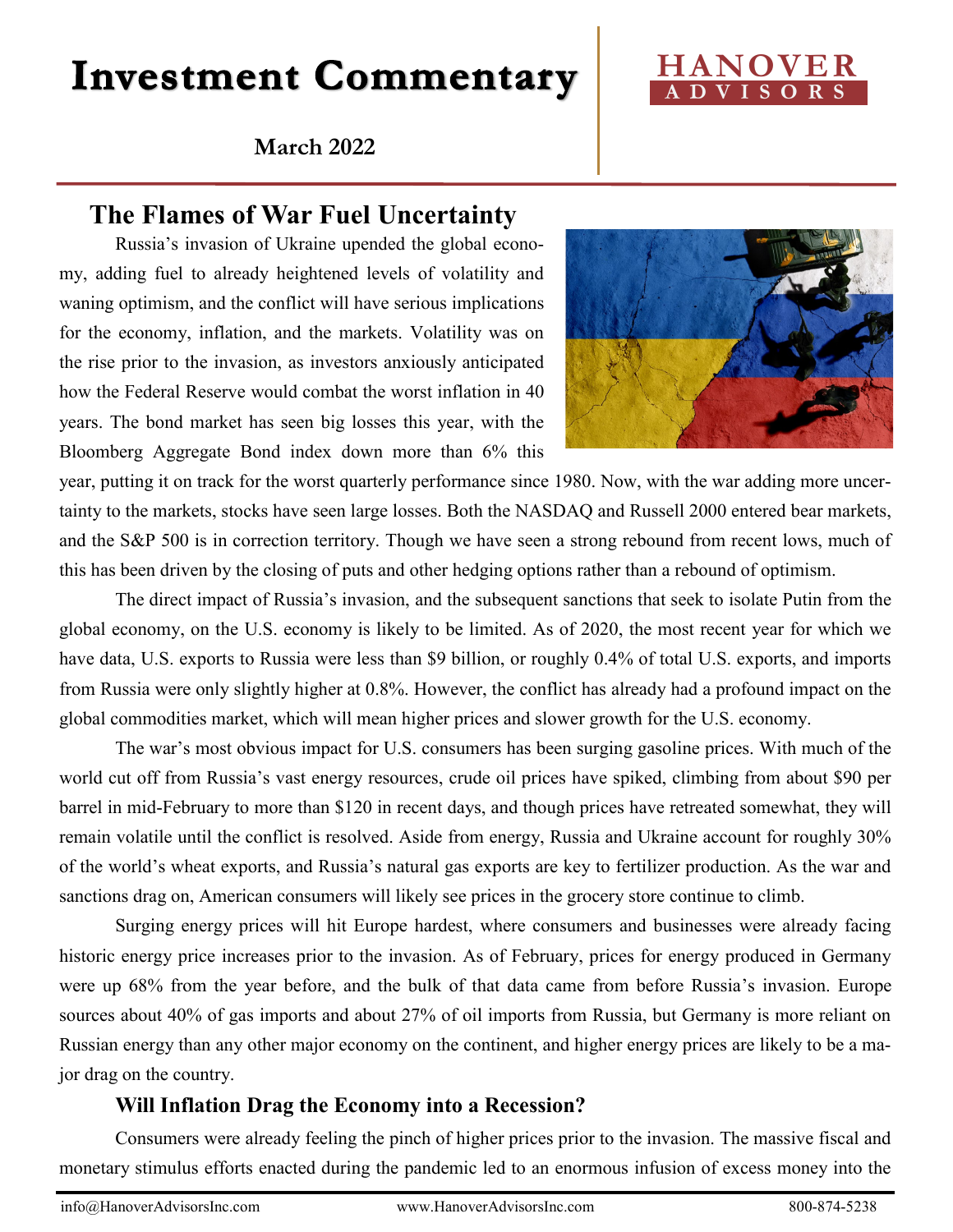#### **H A N O V E R** 2 **A D V I S O R S**

economy, creating the conditions for the fastest inflation the nation has seen in 40 years. The consumer price index increased 0.8% in February and 7.9% from a year earlier, and this was before gas prices began to surge. Since the beginning of March, U.S. gas prices have risen nearly 20%, which would amount to a 0.75% contribution to the month's inflation from just this category alone. Surging prices, for not just oil, but most commodities, will have a negative impact on consumer spending, which accounts for nearly 70% of the nation's GDP.

Personal consumption was already expected to moderate this year as the impact of federal stimulus fades, and as households spend more on energy and food, they may spend less on other goods and services. As of February, real, inflation-adjusted wages had declined 2.6% from the previous year, and consumers are feeling the pressure. Consumer confidence in March fell to 67.8, the lowest level since 2009. Of particular note is the narrowing gap between consumers' feelings about the current economic situation and their forwardlooking expectations, which declined to 54.4, the lowest level since 2011. Historically, the spread between the two components only narrows to such a degree during the lead into a recession.



Surging oil prices are also an indicator that there may be a recession on the horizon, and economists have raised the probability that we will see a recession this year. While it is certainly possible, we do not expect a recession in the near future. Recessions are almost always preceded by a flat or inverted Treasury yield curve, high real interest rates, and an increase in swap spreads, none of which are currently present. The yield curve of 2- and 10-year U.S. Treasuries did briefly invert recently, meaning that the yield of a short-term 2 year Treasury note was higher than on a longer term 10-year one, but the curve quickly returned to a positive slope. Real yields remain very low, and swap spreads, in the U.S. at least, remain within normal ranges. They are higher in Europe, which has a higher chance of falling into a recession than the U.S. does.

This all suggests that there is abundant liquidity in the financial markets, which lessens the likelihood of a recession. Despite the volatile swings the market has seen this year, abundant liquidity has allowed for an orderly and efficient shifting of risk onto investors who are willing to bear it, rather than the panic we may have seen in a market without sufficient liquidity.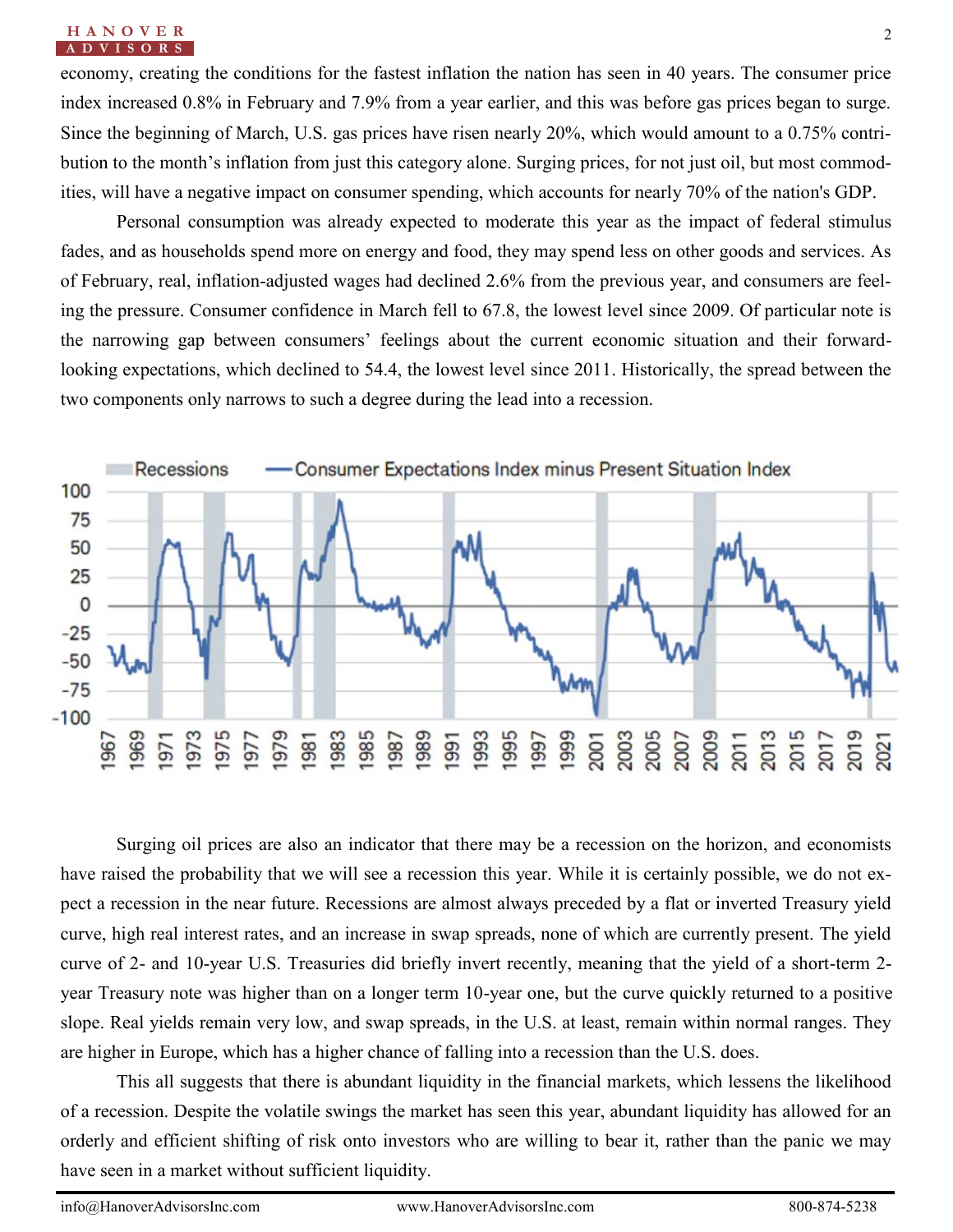It is worth noting that we may see a more prolonged 2-and-10 yield curve inversion in the future, and, since every recession since the late 1970s has been preceded by such an inversion, investors may panic. It is important to keep in mind, however, that an inverted yield curve is not the cause of a recession, and that the factors driving the current flattening yield curve are different than in recent recessions. Currently, short-term rates are higher because inflation expectations are at an all-time high, so investors are demand-



ing higher yields for short-term fixed income. Investors also see inflation fading, eventually, so they are demanding less of a premium to hold long-term fixed income. Some analysts have also posited that factors like the Fed's massive balance sheet and low overseas bond yields have skewed the predictive power of the 2- and 10-year yield curve. Despite the flattening yield curve, the bond market is signaling that investors are relatively confident that we will avoid a recession, but much of that depends on the actions of the Federal Reserve.

### **Can the Fed Ensure a Soft Landing or Will it Trigger a Crash?**

After insisting for the last year that surging inflation would be "transitory," the Federal Reserve finally acknowledged the reality of the situation by raising interest rates for the first time since 2018. The 25-basis point increase brings the new target range to 0.25%-0.50%, which is still extremely low on a historical basis, and though this is only the first of what we expect to be 5 or 6 more rate increases this year, it is likely that the Fed will have to be more aggressive than many expect to truly combat inflation.

The Fed's latest economic and interest rate forecasts show growth slowing to 2.8% this year and core inflation running more than double the Fed's 2% target. The forecast also shows that inflation is expected to run above that target through 2023 and into 2024, meaning that rate increases will likely continue well into next year. The general consensus from the forecast is that the rate increases will stop at a rate of 2.75%. The Fed considers a rate as high as 2.4% to be "neutral," so raising the rate to 2.75% in late 2023 will do little to address the current inflation surge. To truly address inflation, rates may need to climb as high as 4%-5%.

Fed Chairman Jerome Powell has acknowledged the need to act aggressively, leaving open the possibility for a larger 50 basis point increase at the Fed's next meeting. He has also indicated that as long as the labor market remains tight, he may be willing to allow a downturn in the stock market, and with valuation so high, the downturn could be quite sizable. The Fed abandoned its plans for further interest rate hikes in 2018 after the initial increase triggered a massive selloff, bringing the S&P 500 down nearly 14% in the fourth quarter. However, with inflation surging, it is unlikely that Powell will pivot away from his hawkish stance, even if it roils the market. Of course, by waiting so long to address inflation, the Fed is now tightening monetary policy on a slowing economy, meaning they may not be able to act aggressively without triggering a recession, and the added uncertainty of the situation in Ukraine makes the path forward even murkier.

There is some promising evidence that inflation may be at or near its peak. The M2 money supply which tracks the total amount of money in the country, including not just currency but cash equivalents like